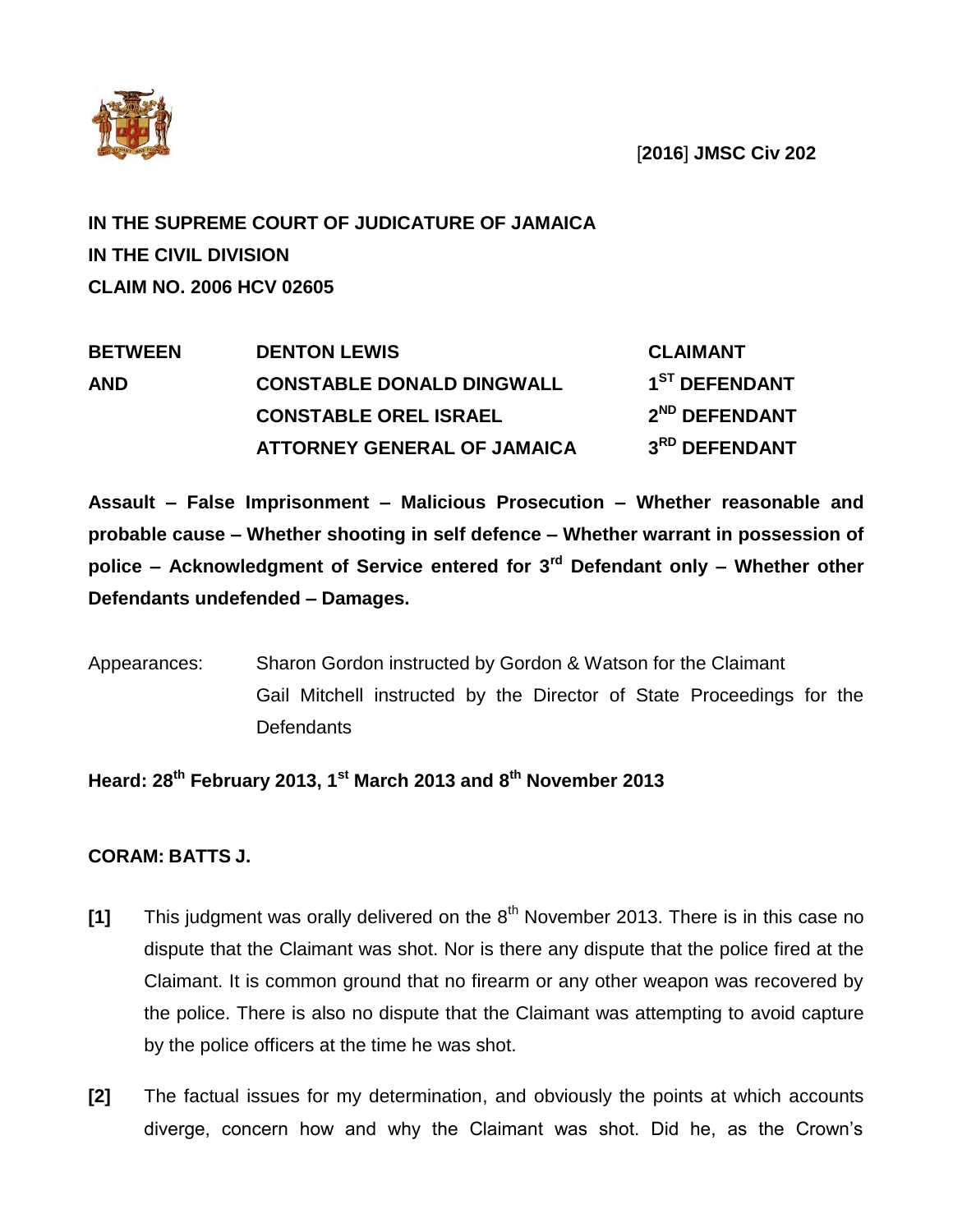witnesses contend, along with another, open fire at the police as they attempted to apprehend him or; did they shoot him as he fled unarmed from men in plain clothes. There are other peripheral issues of factual dispute such as whether a warrant was issued for the Claimant's arrest and was it read to him as he lay in his hospital bed. These as I say are peripheral to the real question which is; did the police have reasonable cause to shoot at the Claimant on the day in question.

- **[3]** I have carefully reviewed all the evidence and my initial point of view at the time I saw and heard the witnesses give evidence has not changed.
- **[4]** I accept the Claimant, Mr. Denton Lewis as a witness of truth. His demeanour impressed me and he was generally sure of what had occurred. He was not afraid where necessary to say he could not recall. He answered accurately about the other case he had before the court and admitted that he had not returned after repeatedly going to court on the matter. This incidentally would explain the warrant which the police say had been issued. On the other hand the Defendants' witnesses did not impress me. I formed the view that their account about another shooter was contrived.
- **[5]** This view of the witnesses' demeanour and truthfulness has been buttressed by my analysis of the evidence which I will refer to only to the extent necessary to indicate the reasons for my findings. The Defendants say they attended to arrest the Claimant with respect to a warrant that was outstanding. This warrant was "called in" and was not in their possession at the time of the incident. The warrant was never produced to this Court. They say it was read to the Claimant while he was in hospital.
- **[6]** The witnesses for the Crown describe entering the premises and being shot at as two men, one of whom was the Claimant, ran away. They returned the fire. One of the officers entered premises next door. All three gave chase to the men who ran into bushes. After a search they found the Claimant suffering from gunshot wounds. It seems to me that had the Defendants been chasing the Claimant, as they say they were, his opportunity to discard the weapon ought to have been rather limited. It does on their account seem improbable that no weapon was located.
- **[7]** On the other hand the Claimant's account was internally consistent. He stated that on the day in question he saw men with guns enter his gate. His sister shouted a warning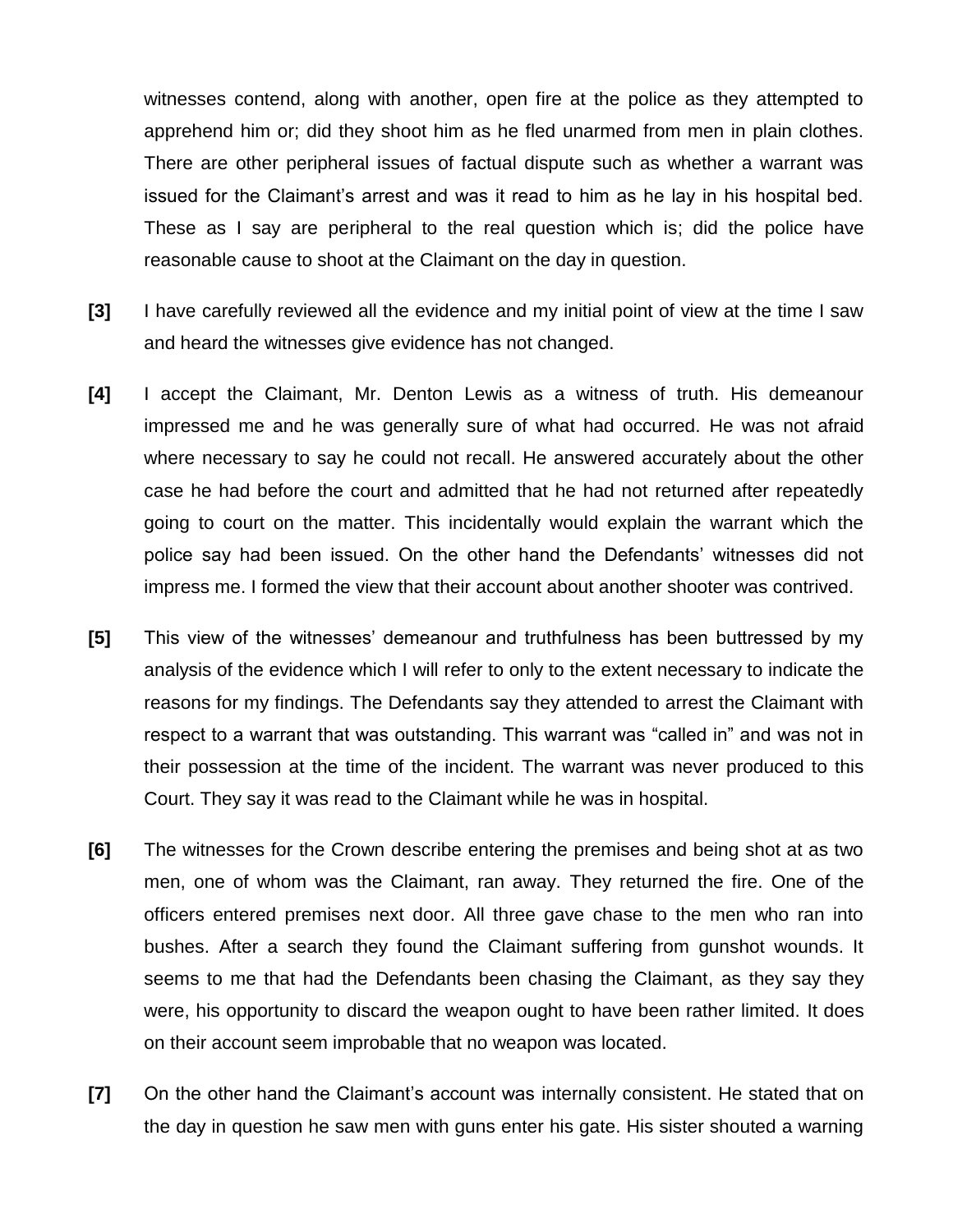and he decided to run. He thought they may have been gunmen as there was a political rally in the vicinity that day and the party holding it was not the party that the persons in his community supported. He said his brother in law who was present also ran but ran in a different direction. The Claimant says he ran through the house and jumped through a window in an effort to escape. After getting shot he recognized Constable Israel and Detective Constable Percival Tomlinson (whom he knew before). He says they were not wearing police vests. He also recognized Constable Dingwall and identified him as the person who shot him.

- **[8]** It is also of interest that on the Defendant's account they travelled in Det. Cpl. Israel's private motor car when going to the Claimant's premises. This concern with travelling incognito is consistent with the Claimant's assertion that they were not wearing police uniforms or vests. Indeed it is therefore also quite possible they did not identify themselves as police officers before he started to run.
- **[9]** Strangely in cross examination Det. Cpl. Israel denied that the purpose of the visit was to execute a warrant on the Claimant. Yet he stated that he went to the premises to look for Mr. Denton Lewis because he knew there was a bench warrant out for him. Mr. Israel explained in his written statement dated  $27<sup>th</sup>$  October 2010 that at 3:45p.m. on the  $7<sup>th</sup>$  October 2002 Cpl. Encil Bent reported receiving a call from an anonymous caller that Denton Lewis otherwise called "Copper" was at his house in Mount Rosser District. He says he was also told there was a bench warrant for felonious wounding or wounding with intent and that he was a person of interest for robbery with aggravation.
- **[10]** In his witness statement Det. Cpl. Israel said that on arrival at the premises the Claimant's sister who he knew before shouted "Copper police". He ran to the right of the building and came upon a "barb" wired fencing. He therefore came out of the yard and ran to the premises next door. He then went on to these premises and tried to get a clearer view of where he had heard glass breaking. He saw two men one of whom he recognized as the Claimant. The other man had a plaited hairstyle and was holding a firearm which he pointed in the witnesses' direction. Cpl. Israel heard two explosions as he dived to the ground and discharged two rounds from his service pistol. He says he saw the men run to the back of the premises "in different directions". He stated that "the men" were armed. This is interesting as he only saw one man with a firearm.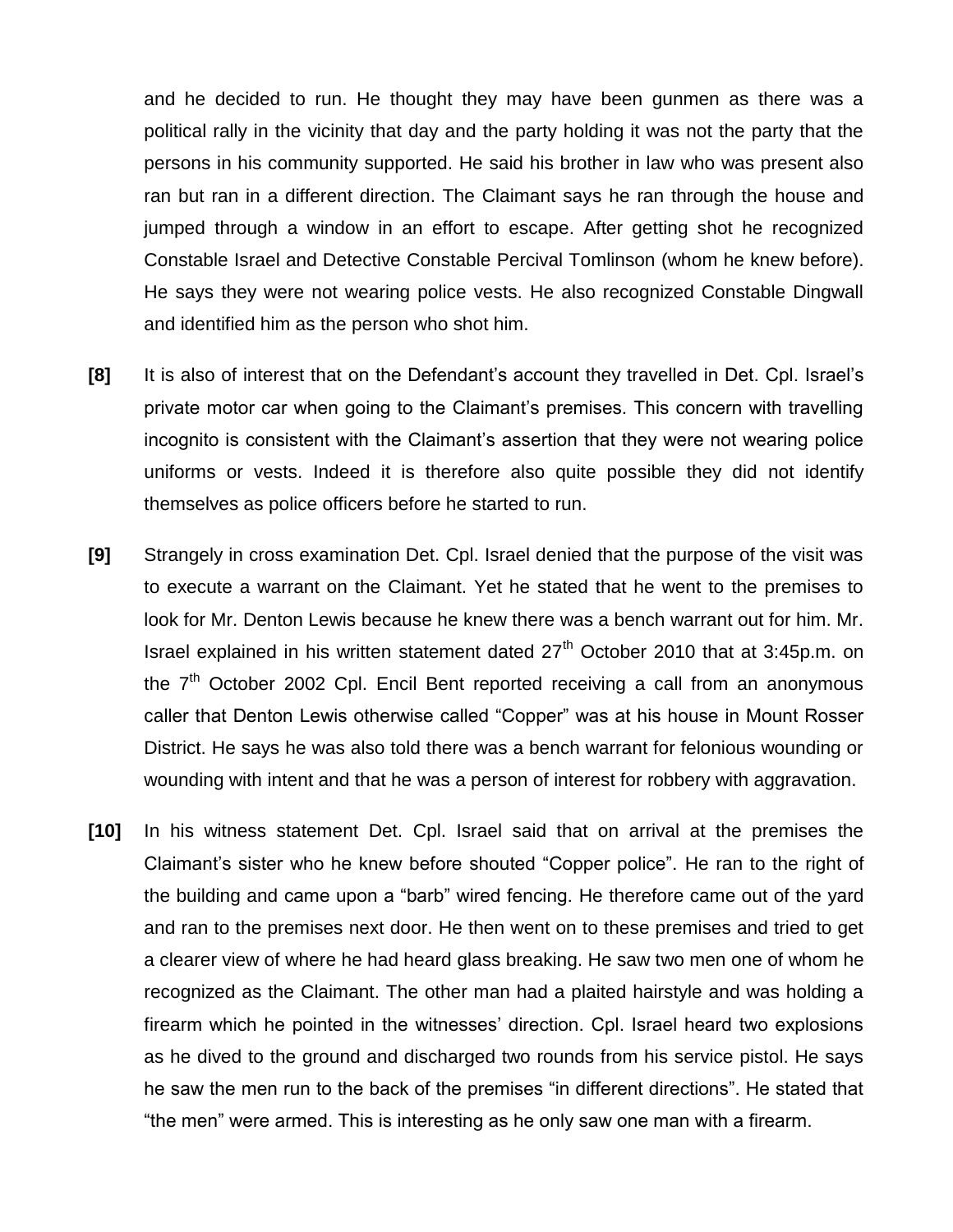- **[11]** Det. Cpl. Israel then heard several other explosions. He proceeded further down onto the neighboring premises and as he approached the bushes to the rear he heard crying sounds. He then found the Claimant lying down with a gunshot wound. Eventually the Claimant was charged with shooting with intent and illegal possession of a firearm. He said both Cons. Dingwall and himself gave evidence at his subsequent trial in 2003. The Claimant was found not guilty of shooting with intent and illegal possession of a firearm.
- **[12]** When cross examined Det. Cpl. Israel could give no account for the warrant, indeed none of the officers who gave evidence could. No copy of the warrant was produced. This was explained in the course of cross examination by the fact that the Spanish Town Court had had a fire and documents were destroyed. Interestingly Det. Cpl. Israel said that when the men were running they were facing Cons. Dingwall but their backs were to him. They would have been running past Cons. Dingwall. He recovered no spent shells nor were they able to find any firearm.
- **[13]** The officers could give no reason why a warrant to enter the premises and search for the Claimant was not obtained. He stated that they had been looking for the Claimant some 2-3 months prior to  $7<sup>th</sup>$  October 2002. He says he had been to the house some two or three times in search of the Claimant.
- **[14]** Det. Cpl. Dingwall's evidence in chief was to the same general effect as Det. Cpl. Israel's. He however did not know the Claimant before but had "heard" he was wanted. He was armed with a M16 rifle and said he was dressed in blue denim. He says he heard Constable Israel shout that the men were armed. This occurred before he heard four explosions which sounded like gunshots.
- **[15]** He says that he saw both men running on the neighbouring premises one slightly ahead of the other. He saw one of the men who he describes as being of light complexion with an object resembling a firearm in his hand. He said later that the man of dark complexion pointed an object resembling a firearm in his direction. He said,

"I then heard an explosion. Immediately I took cover by crouching on the ground because I was in fear of my life and returned fire by discharging two cartridges from my M16 rifle in the direction of the two men."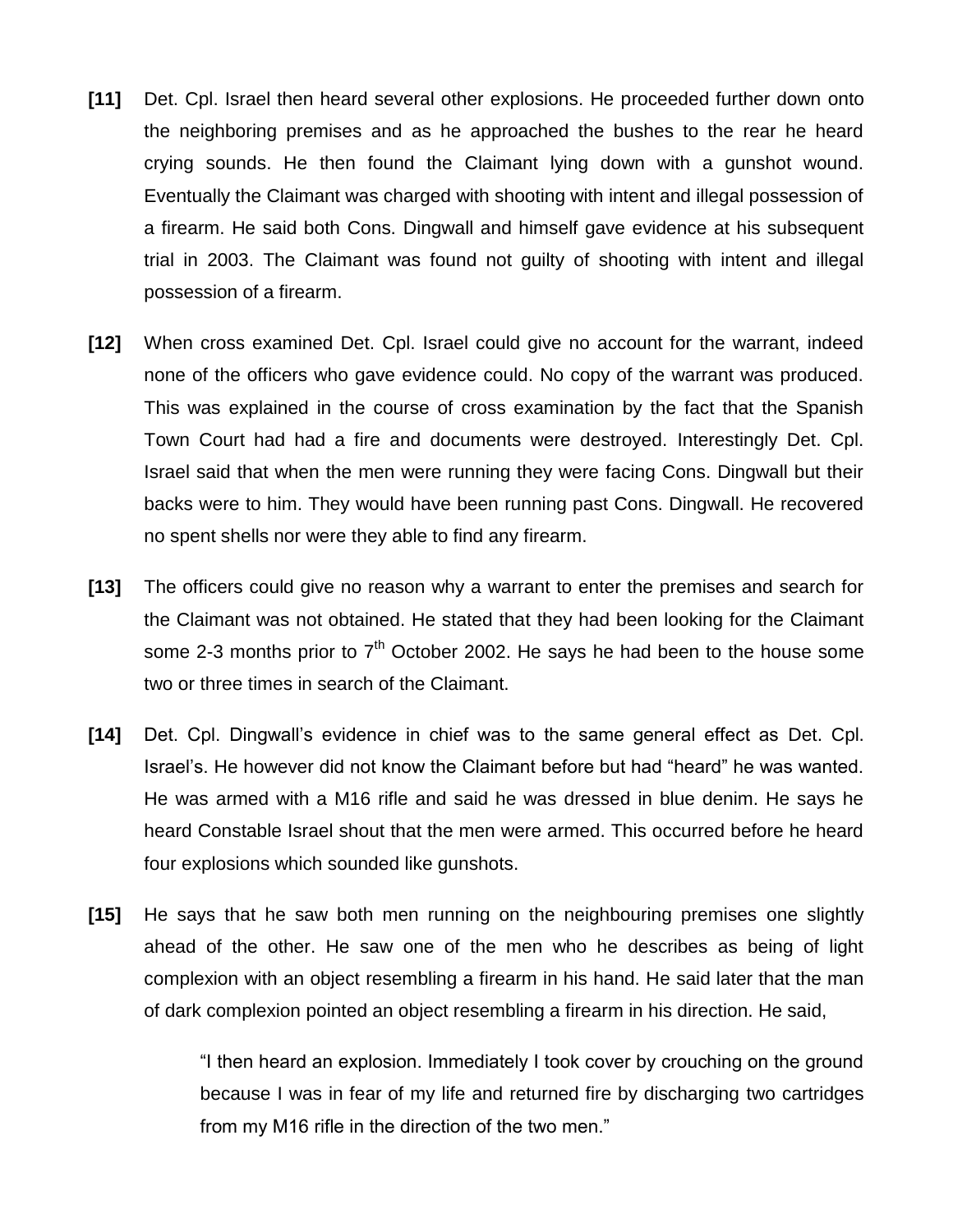He then described the two men as running down a slope into bushes.

- **[16]** The significance of this evidence is that it gives the impression that the men were running together. However, Det. Israel said that the men ran in different directions when they fled on to neighbouring property. Also Det. Israel observed no firearm in the Claimant's hand.
- **[17]** In cross examination the following exchange is, I think, significant,
	- *"Q: Who shot Denton Lewis?*
	- *A: I have no idea.*
	- *Q: Suggesting you shot Denton Lewis.*
	- *A: I cannot answer with certainty. It could have been me because I fired in direction where he and the other man was*."

This reticence of this police officer to admit to shooting the Claimant is troubling. He was the only one of the three police officers armed with a M16 that day. When I come to review the medical evidence we will see that it is consistent with injury by a high powered weapon. Furthermore, the Claimant's entry wound to the front side is consistent with the account of Mr. Israel and Mr. Dingwall, in that whereas Mr. Israel was behind the men, Mr. Dingwall was to one side as the Claimant ran past.

**[18]** In answer to this Court Mr. Dingwall stated that the two men were running in the same direction, his exact words were,

> *"Same direction. I was seeing their left side. Possible they went in different directions at a later stage when pointing at me they were together."*

As we have seen Det. Cpl. Israel says he saw the men run in different directions on the neighbouring property.

**[19]** Det. Sgt. Colin Myers gave evidence to establish that a warrant was executed on the Claimant whilst he was at the Linstead Hospital. He states in his witness statement dated  $7<sup>th</sup>$  October 2010 that he has been in the police force for 33 years and 8 months. The germane part of the evidence is as follows: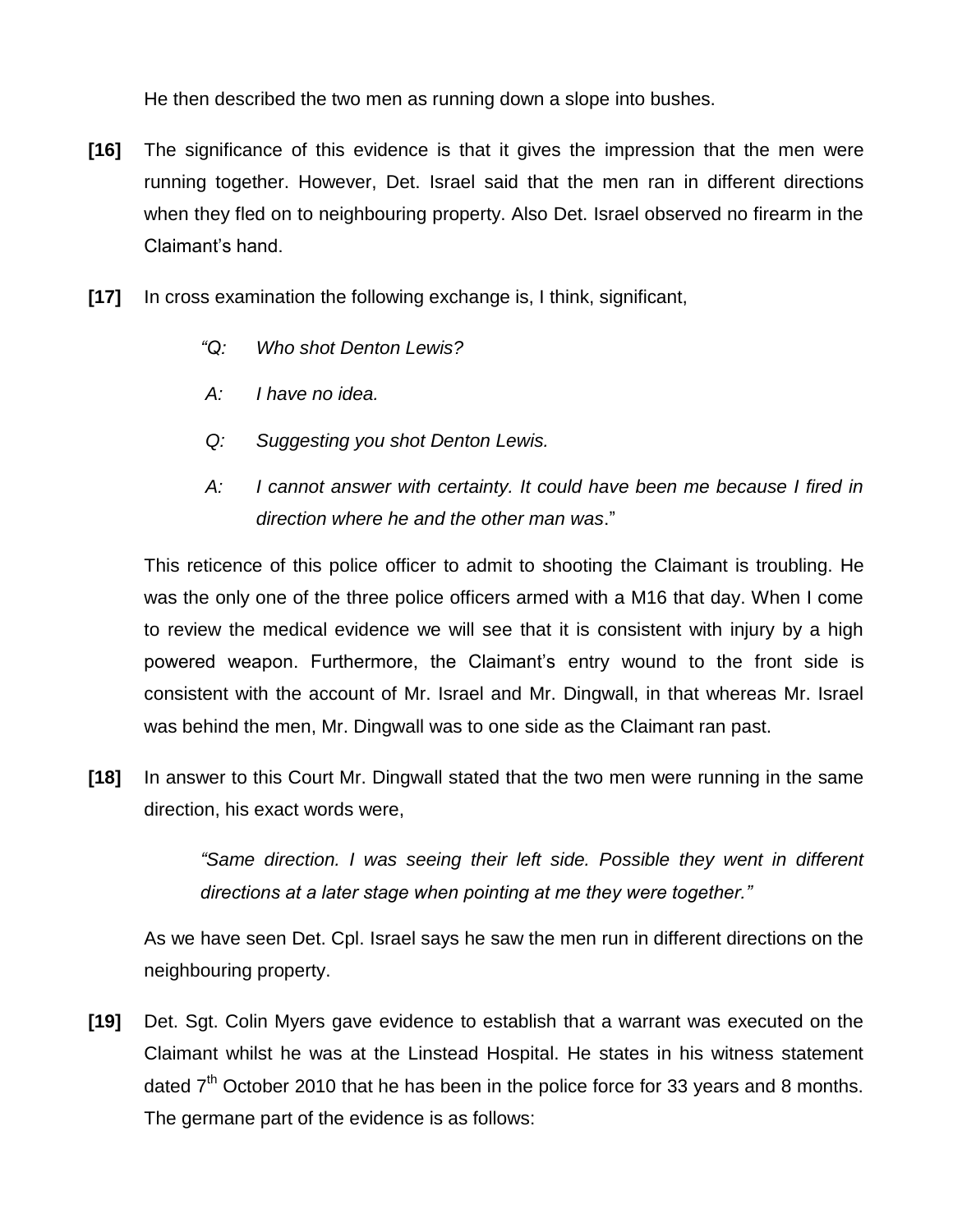*"12. When I saw Lewis in the casualty ward of the Linstead Hospital, he was conscious and lying on a stretcher. I noticed that he had a bandage on his abdomen and questioned him briefly as to why he was there. He said he had been shot by police and was taken to the hospital. I then told him that I was there to execute a warrant on him for the offence of attempted murder. I also informed him that he would be charged for the incident in which he had been shot. He was cautioned, to which he said "mi nuh fire no gun."*

*13. I produced the warrant and showed and read it to him to which he said, "nuh bodi nah com a court." I also informed him of the charges of shooting with intent, illegal possession of firearm and when cautioned he said "mi nuh fire no gun."*

For what it is worth the Claimant's responses are consistent with the position he maintains today, even in regards his explanation for not going back to court on the original charge. It is interesting also that this Detective attended the scene of the incident on the  $8<sup>th</sup>$  October as he said to investigate. However, save for observations made about the broken glass and blood stains he reports on no efforts to obtain statements from the persons who were reportedly present and in particular the Claimant's sister.

- **[20]** When cross examined as to the whereabouts of the warrant he gave the following rather surprising reply,
	- *"Q: Where is the warrant that you said you executed?*
	- *A: Bench warrant, it was endorsed and placed on file before RM Court in Linstead. Not sure where it is.*
	- *Q: Did you try to retrieve it or a certified copy?*
	- *A: No."*

To his credit this witness did not try to suggest it had been destroyed in a fire.

**[21]** The Claimant's account as related in his written statement has a decidedly truthful ring. I will give an example from paragraph 14,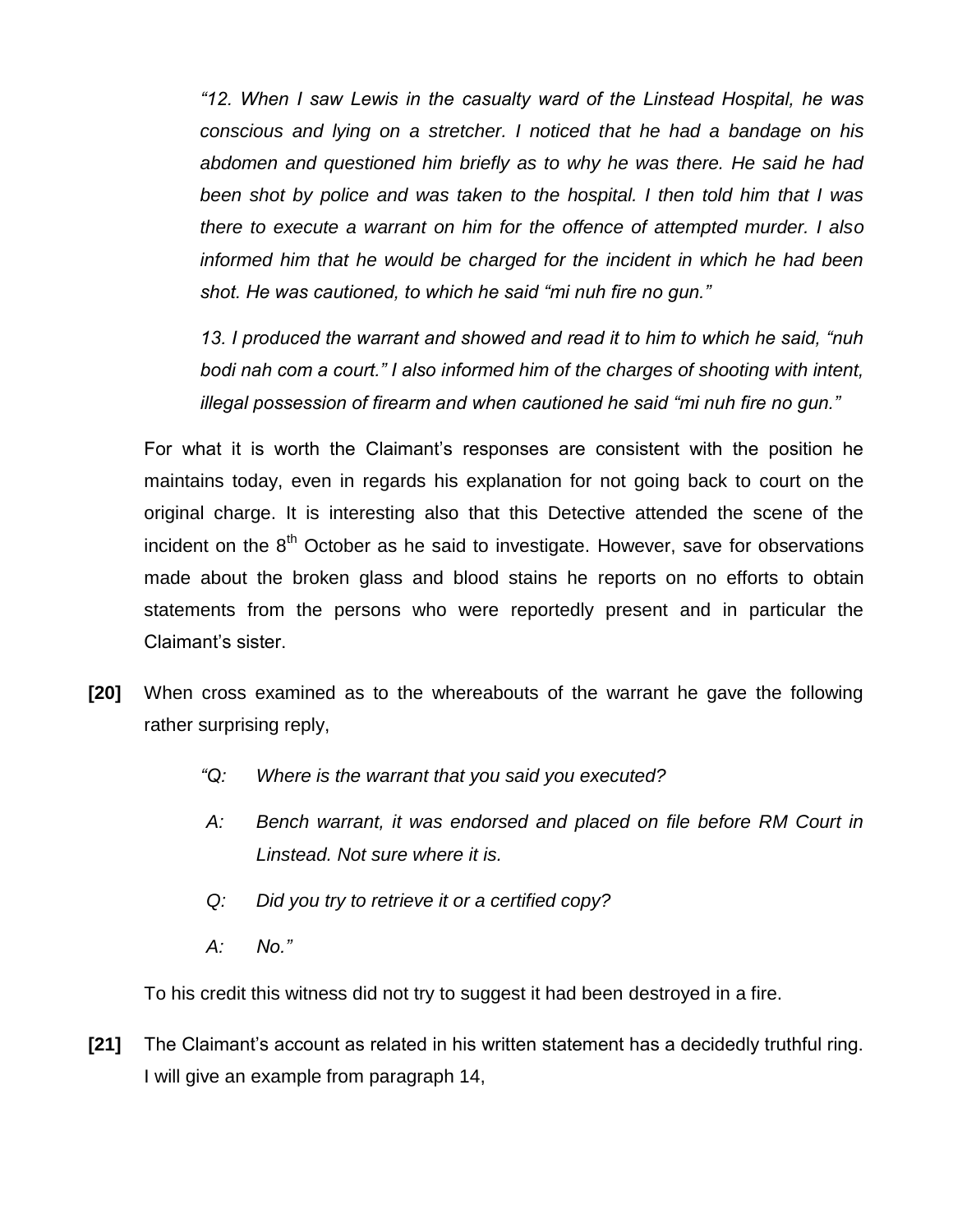*"14. When mi de ah Linstead the police dem say them have a warrant fi me. Me say warrant out fi mi and everyday me pass Ewarton Police Station and the police dem also pass my area everyday and dem no lock me up. Den me remember that me did have a attempted murder and robbery case but de case drop to wounding and robbery. The complainant stop come court after the first day. Me go court 5 times and dem call me name. Den the next time me go to court and me no hear me name. Me sit down in court until court over. Me talk to a Special Constable and him say me must come back the next day and sit down and still don't hear me name. Me see a Sergeant whey me did know. Me tell him me no hear me name. Him say go down to the Court's Office. Me go to the Court's Office wid me sister and talk to a woman in the Court Office whey me know and she say me must come back. Me go back the Friday but did not see her. A fat man tell me say me must go upstairs to the Court Clerk. Me go upstairs and dem say must go to the original court where me was in. Me go and me no hear me name. Dem just have me ah go back and fort (sic) so me go home after court over.*

*15. In December 2002 dem carry me to court for that case and the witness tell the court he did not know who hurt him so me neva have fi talk."*

- **[22]** The Claimant it is fair to say also made an impressive witness under cross examination. He explained his nickname "Copper" as related to his skin colour. Much effort was spent by the cross examiner to get the witness to admit that the policemen identified themselves as police and were wearing uniforms. He maintained his position. Ultimately however and because of the view I take of the facts, whether they identified themselves as police officers or not, and whether the Claimant was wanted on a warrant or not will not affect the findings on liability.
- **[23]** As was agreed at the commencement of the trial the doctor's evidence was interposed while the Defendant's case was being presented. Dr. Hugh Barned is a consultant surgeon at the Spanish Town Hospital. He indicated that the Claimant's medical records could not be located. A copy of the medical report dated  $31<sup>st</sup>$  May 2005 was admitted as Exhibit 4. The doctor made a correction and stated that what was described as the entry wound in the report should be described as the exit wound and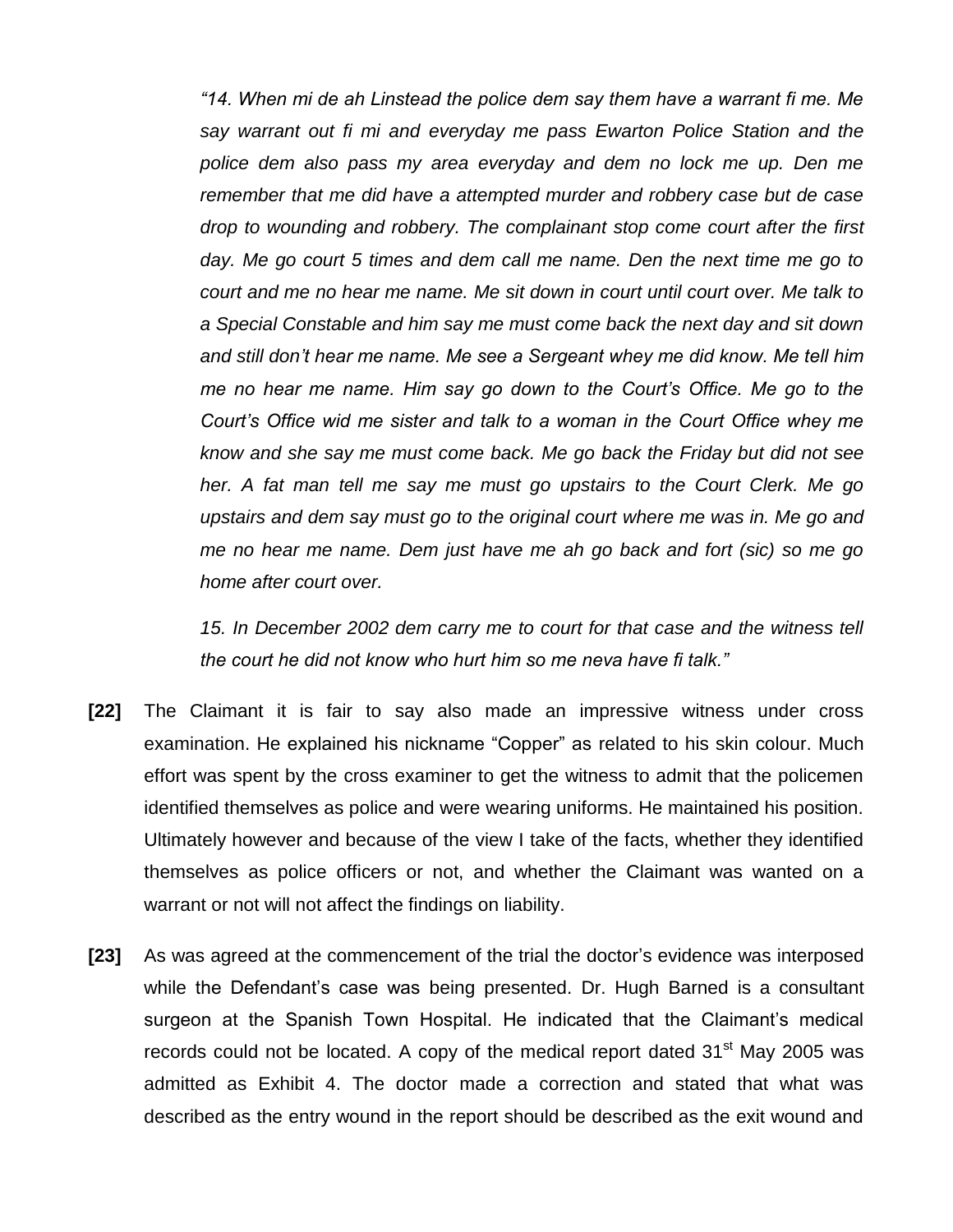vice versa. He said that the left hypchondrium is the area of left costal margin (the rib cage). This he said was the entry wound.

- **[24]** When cross examined the doctor stated that no bullet was recovered. The doctor gave further details of the movement of the projectile through the body and the damage it did. It appears to the court that the location of the injury and the fact that the bullet passed through the Claimant were consistent with injury from the M16 fired by Cpl. Dingman and consistent with the position of the Claimant in relation to Cons. Dingwall and as related by Cons. Dingwall i.e. to the left.
- **[25]** In the result I make the following findings of fact:
	- a) On the  $7<sup>th</sup>$  October 2002 the defendant police officers along with another officer entered the premises at which the Claimant resides.
	- b) They attended those premises because they had instructions to apprehend the Claimant for whom a bench warrant had been issued by the Linstead RM Court.
	- c) The police officers did not have a bench warrant or any warrant in their possession.
	- d) In order to approach unannounced the police officers travelled in a private motor car which belonged to one of them and were not in uniform, nor were they clearly identifiable as police officers.
	- e) Upon their arrival the complainant's sister alerted the complainant to their presence and herself as well as another gentleman present fled.
	- f) The Claimant once alerted also ran. Although it is not very relevant I find that he was not aware that the men were police officers.
	- g) The Claimant jumped through a window onto premises next door and while running away he was shot.
	- h) The 1<sup>st</sup> Defendant fired the bullet that hit the Claimant.
	- i) The Claimant was unarmed and was not in the company of anyone else who was shooting at the police.
	- j) No one fired at the police on the day in question.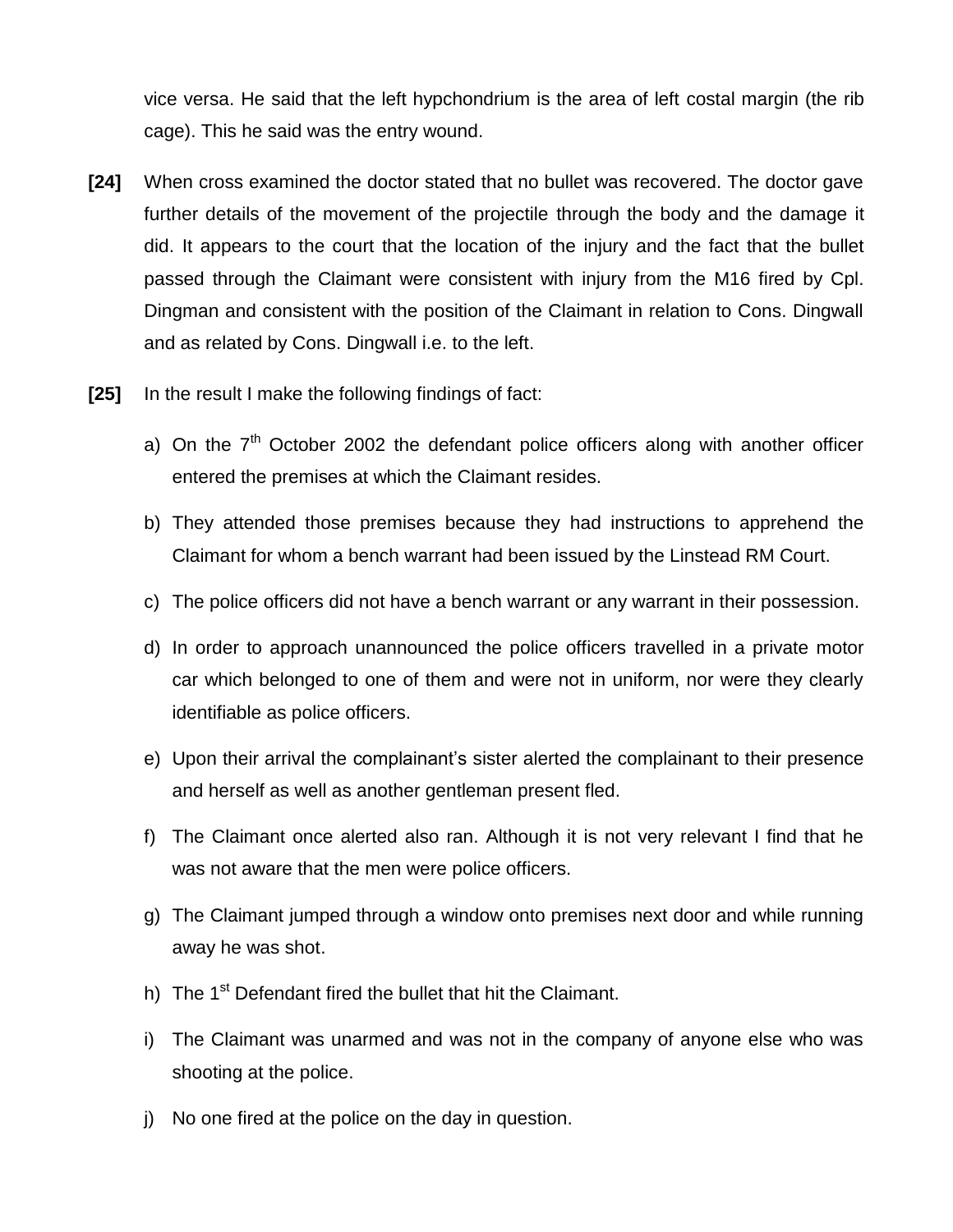- k) The Claimant was taken to hospital for treatment where the warrant for his arrest was read to him while he was undergoing treatment. It is not therefore surprising that he was not aware or appears not to recall the execution of the warrant on him.
- **[26]** On the facts therefore there was no reasonable or probable cause for the use of a firearm on the day in question. The  $1<sup>st</sup>$  Defendant is therefore liable for Trespass to the person and the 3rd Defendant is vicariously liable for his act.
- **[27]** I however do not find the Defendants liable for False Imprisonment because there was a warrant out for the Claimant prior to the  $7<sup>th</sup>$  October 2002. It is, I believe impossible and impractical to separate his detention for the charge related to the incident on the 7<sup>th</sup> October 2002 and his incarceration consequent on the execution of the warrant.
- **[28]** The warrant was not produced to this court and its absence has been insufficiently explained. However the Claimant admits the existence of the earlier charge and that he stopped attending court. It is a reasonable inference and more probable than not, that there was a bench warrant issued. The charges related to that were eventually dismissed in December 2002.
- **[29]** I do find the 1<sup>st</sup>, 2<sup>nd</sup> and 3<sup>rd</sup> Defendants liable for Malicious Prosecution with regard to the incident on the  $7<sup>th</sup>$  October 2002. They knew the Claimant was unarmed and knew he was wrongfully shot. The charges were therefore maliciously laid and ultimately dismissed after a trial. The evidence suggests this acquittal may have been in 2003.
- **[30]** As regards damages I have considered the several authorities cited. In relation to pain, suffering and loss of amenities consequent on the assault (gunshot wound), I rely on Renford Barrocks v Oral Israel et al Khan's Vol. 6 p 152. The award I make for pain, suffering and loss of amenities is \$3,000,000.00.
- **[31]** As regards the malicious prosecution I considered and relied upon:
	- a) Kerron Campbell v Kenroy Watson Suit CLC 385 of 1998 Judgment (unreported) 6 January 2005 of Sykes J. The award was \$90,000.00 for malicious prosecution, updated it approximates to \$200,000.00.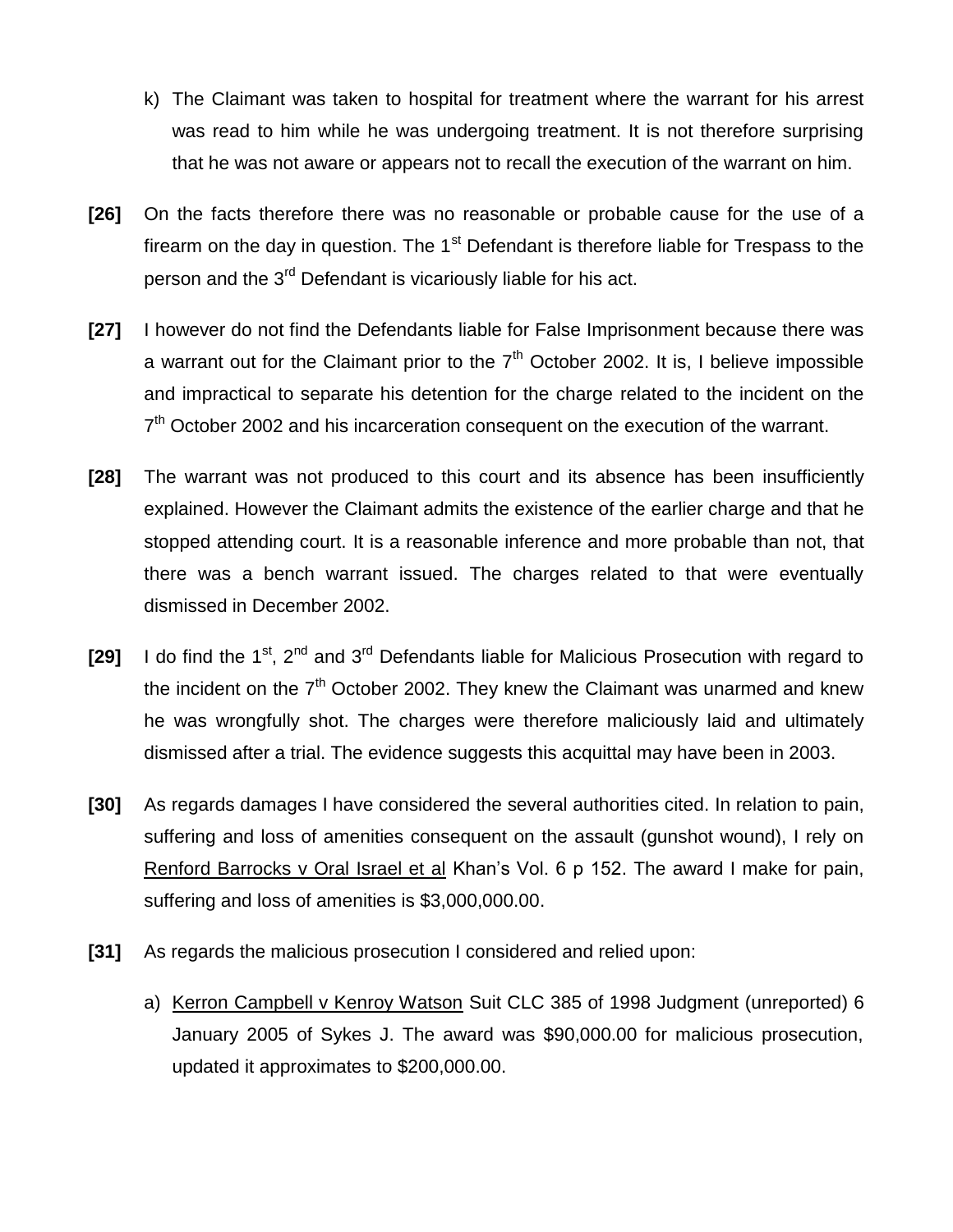- b) Allen v JPS 2006 HCV 566 Unreported judgment dated 10 April 2008 of Thompson-James J (Ag.). \$350,000 was the award and the court had regard to the fact that the Claimant was a businessman in good standing whose reputation was affected. When updated that award approximates to \$540,000.00.
- **[32]** The guidance on the matter of damages for malicious prosecution is, as Sykes J indicates in his judgment, rather inadequate. I shall however do my best. I bear in mind the fact that the Claimant may not have been a model citizen. On the other hand he was forced by this wrongful prosecution to be before the court for several months falsely accused. In all the circumstances and when regard is had to the authorities cited I award \$250,000.00 for this head.
- **[33]** The Claimant seeks exemplary damages. I however respectfully decline the award. The Claimant was shot while fleeing the police who had a lawful reason to detain him. They prevented his flight in an entirely unlawful and improper way. However, it is not the type of abuse of power or authority that I consider deserving of exemplary damages. The Claimant will be compensated by his compensatory award. I decline to award a punitive element on the facts and in the circumstances of this case.
- **[34]** In relation to Special Damages. I find the following proved and therefore award:

| Cost of Hospital               | \$20,350.00  |  |
|--------------------------------|--------------|--|
| Cost of Medical Certificate    | \$2,000.00   |  |
| Attorneys fees in connection   |              |  |
| with his representation before |              |  |
| the criminal courts            | \$170,000.00 |  |
|                                | \$192,350.00 |  |

I make no award for loss of income as I was not satisfied with the evidence in that regard.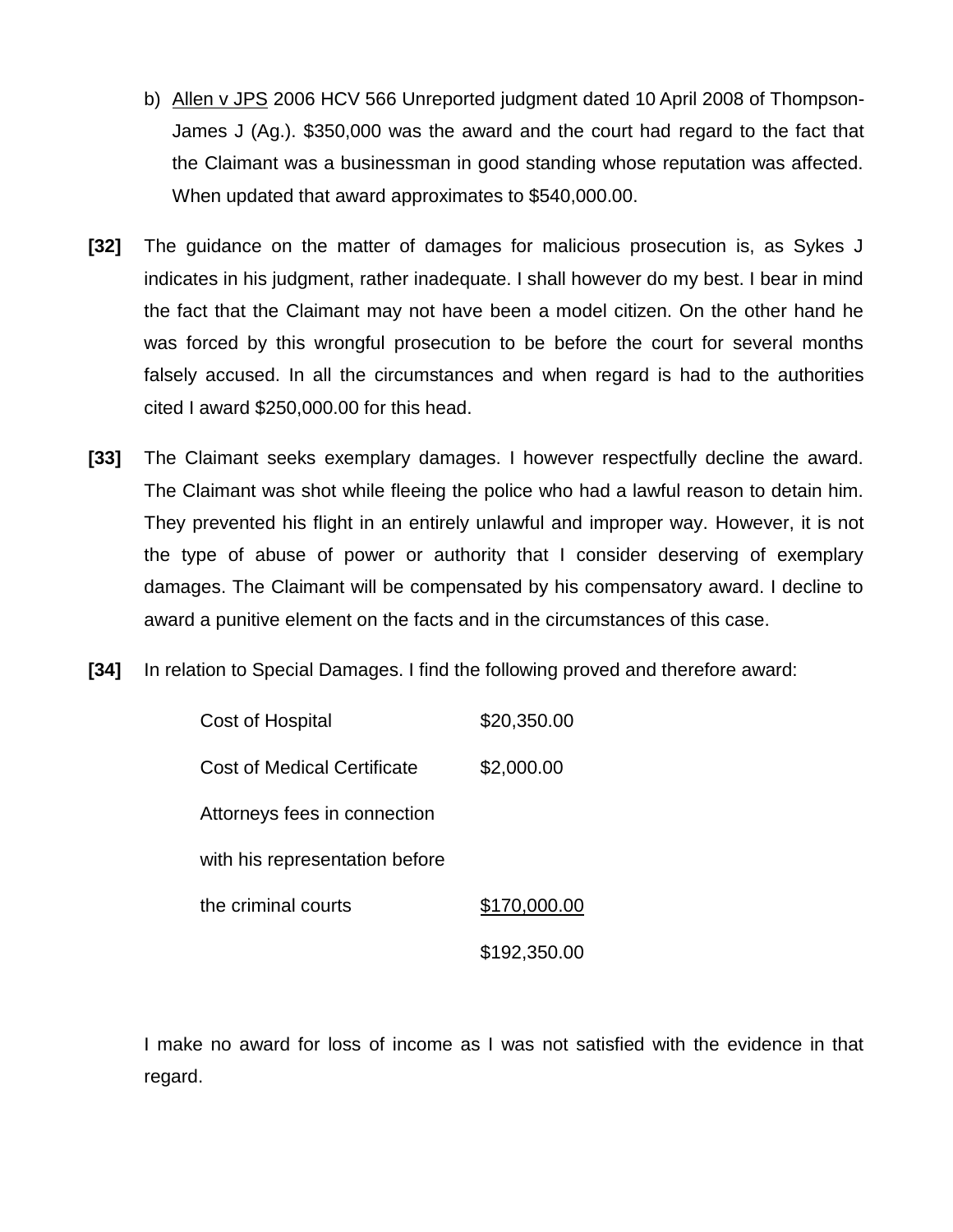- **[35]** In the result there is judgment for the Claimant against the 1<sup>st</sup> and 3<sup>rd</sup> Defendants for Assault and Battery.
	- a) Damages are awarded in the amount of \$3,000,000.00 for the pain, suffering and loss of amenities.
	- b) Special Damages \$192,350.00

There is judgment for the Claimant against the  $1<sup>st</sup>$ ,  $2<sup>nd</sup>$  and  $3<sup>rd</sup>$  Defendants for Malicious Prosecution. Damages in that regard are awarded of \$250,000.00.

c) Costs to the Claimant to be taxed if not agreed.

Interest will run at 3% on the general damages from the  $7<sup>th</sup>$  October 2002 until the date of judgment and at 3% on the special damages from the date the Particulars of Claim were served,  $8<sup>th</sup>$  August 2006, to date of judgment.

- **[36]** In this matter counsel for the Attorney General attended and argued on behalf of the 1<sup>st</sup>, 2<sup>nd</sup> and 3<sup>rd</sup> Defendants. Indeed in the course of trial I understood her to represent all three. However the records indicate that no acknowledgement of service had been filed on behalf of the  $1<sup>st</sup>$  and  $2<sup>nd</sup>$  Defendants. Further the only Defence filed has been on behalf of the 3<sup>rd</sup> Defendant and this was amended once with the leave of the court. The various minutes of Orders on the court's file shows the Attorney General at each stage appearing only for the 3<sup>rd</sup> Defendant.
- **[37]** Technically this means that the Claimant will have been entitled to judgment in default of acknowledgement and Defence against the  $1<sup>st</sup>$  and  $2<sup>nd</sup>$  Defendants as each was personally served with the Claim. There are affidavits of service on each. The trial therefore would have been an assessment of damages in relation to the  $1<sup>st</sup>$  and  $2<sup>nd</sup>$ Defendants and a trial on the merits in relation to the 3<sup>rd</sup> Defendant. Such a scenario would of course be absurd because:
	- a) It might lead to the employer being found not liable while the employees remain liable by a judgment in default